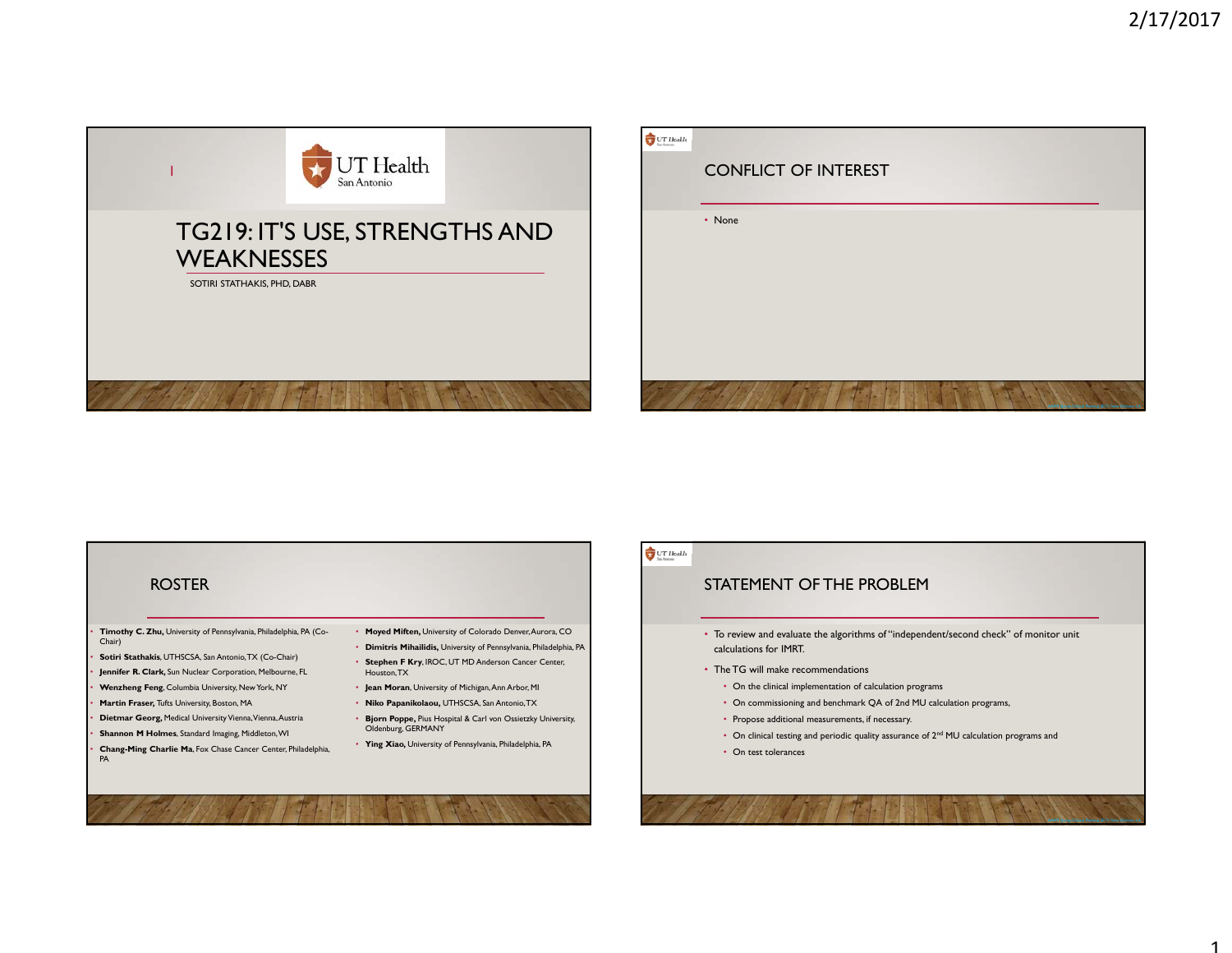

## $\bigcup_{n\in\mathbb{N}}\text{UT}$  Health

# SURVEY FINDINGS SUMMARY (2012)

- A dose/MU verification program is generally used for the majority of IMRT/VMAT treatment plans although approximately 31% of responders **do not use dose/MU verification software for VMAT treatment plans.**
- RadCalc is the most common.
- Eclipse is the most common treatment planning system.
- The most common passing rate criteria for dose/MU verification software is 5% for IMRT (51%) and none for VMAT (34%), although 30% of VMAT responders also use 5% as passing rate.
- More than 50% of users use a single point for their calculations and
- Only 6% use 3D volumetric dose.
- Using the same beam data as the TPS but a different dose calculation algorithm is believed to be necessary to ensure independence of the IMRT dose/MU verification software.
- Additional measurements (usually MLC leaf gap test) are also required during commissioning.
- The most common IMRT dose/MU verification calculation algorithm represented by software(s) in use is the "factor-based calculation algorithm".

| $$\sf{UT}\sf{Heakh}$$ |                                                                               |                   |                  |                                                    |
|-----------------------|-------------------------------------------------------------------------------|-------------------|------------------|----------------------------------------------------|
|                       | <b>SURVEY</b>                                                                 |                   |                  |                                                    |
|                       |                                                                               |                   |                  |                                                    |
|                       | Do you use the MU second verification program?                                |                   |                  |                                                    |
|                       | Answer                                                                        | Count             | Percent          |                                                    |
|                       | Yes<br>$\overline{N}$                                                         | 322<br>87         | 78.73%<br>21.27% |                                                    |
|                       | Did you use the same data or algorithms obtained from your treatment planning |                   |                  |                                                    |
|                       | system for the IMRT MU calculation verification program?                      |                   |                  |                                                    |
|                       |                                                                               | 196               | 39.84%           |                                                    |
|                       | <b>No</b>                                                                     | 296               | 60.16%           |                                                    |
|                       | What is your primary treatment planning system?                               |                   |                  |                                                    |
|                       | a) Eclipse                                                                    | $\frac{378}{260}$ | 48.21%           |                                                    |
|                       | b) Pinnacle                                                                   | 63                | 33.16%<br>8.04%  |                                                    |
|                       | c) CMS<br>d) Oncentra                                                         | 4                 | 1.79%            |                                                    |
|                       | e) Hi-Art                                                                     | 32                | 4.08%            |                                                    |
|                       | f) Research/home grown                                                        | 4                 | 0.51%            |                                                    |
|                       | Other, please specify                                                         | 33                | 4.21%            |                                                    |
|                       | How frequently do you use an IMRT/VMAT MU calculation verification program?   |                   |                  |                                                    |
|                       | a) For every IMRT treatment                                                   | 581               | 90.78%           |                                                    |
|                       | b) For selected IMRT treatment                                                | 21                | 3.28%            |                                                    |
|                       | c) Other, please specify                                                      | 38                | 5.94%            |                                                    |
|                       |                                                                               |                   |                  | AAPM Spring Clinical Meeting 2017, New Orleans, LA |

| Which MU calculation verification program do you currently use for IMRT? (select all that apply)<br><b>IMRT</b><br><b>VMAT</b><br>Count<br>Count<br>Percent<br>Answer<br>Answer<br>220<br>a) RadCalc<br>381<br>52.48%<br>a) RadCalc<br>70<br>9.64%<br>b) IMSure<br>b) IMSure<br>31<br>18.32%<br>c) MUcheck<br>133<br>c) MUcheck<br>71<br>d) Diamond<br>26<br>3.58%<br>d) Diamond<br> 8<br>e) Dosimetry Check<br>27<br>3.72%<br>e) Dosimetry Check<br>21<br>f) Mobius 3D<br>$\mathbf 0$<br>0%<br>f) Mobius 3D<br>$\mathbf{0}$<br>8<br>g) 2nd TPS<br>1.10%<br>g) 2nd TPS<br>$6\overline{6}$<br>25<br>h) None<br>3.44%<br>h) None<br>213<br>i) Other, please specify<br>56<br>7.71%<br>i) Other, please specify<br>106<br>What is the MU calculation verification program's passing rate you are currently using for MU ratio?<br>Answer<br>Count<br>Percent<br>Count<br>Answer |       |    |             |    |               |
|------------------------------------------------------------------------------------------------------------------------------------------------------------------------------------------------------------------------------------------------------------------------------------------------------------------------------------------------------------------------------------------------------------------------------------------------------------------------------------------------------------------------------------------------------------------------------------------------------------------------------------------------------------------------------------------------------------------------------------------------------------------------------------------------------------------------------------------------------------------------------|-------|----|-------------|----|---------------|
|                                                                                                                                                                                                                                                                                                                                                                                                                                                                                                                                                                                                                                                                                                                                                                                                                                                                              |       |    |             |    |               |
|                                                                                                                                                                                                                                                                                                                                                                                                                                                                                                                                                                                                                                                                                                                                                                                                                                                                              |       |    |             |    | Percent       |
|                                                                                                                                                                                                                                                                                                                                                                                                                                                                                                                                                                                                                                                                                                                                                                                                                                                                              |       |    |             |    | 32.07%        |
|                                                                                                                                                                                                                                                                                                                                                                                                                                                                                                                                                                                                                                                                                                                                                                                                                                                                              |       |    |             |    | 4.52%         |
|                                                                                                                                                                                                                                                                                                                                                                                                                                                                                                                                                                                                                                                                                                                                                                                                                                                                              |       |    |             |    | 10.35%        |
|                                                                                                                                                                                                                                                                                                                                                                                                                                                                                                                                                                                                                                                                                                                                                                                                                                                                              |       |    |             |    | 2.62%         |
|                                                                                                                                                                                                                                                                                                                                                                                                                                                                                                                                                                                                                                                                                                                                                                                                                                                                              |       |    |             |    | 3.06%         |
|                                                                                                                                                                                                                                                                                                                                                                                                                                                                                                                                                                                                                                                                                                                                                                                                                                                                              |       |    |             |    | 0%            |
|                                                                                                                                                                                                                                                                                                                                                                                                                                                                                                                                                                                                                                                                                                                                                                                                                                                                              |       |    |             |    | 0.87%         |
|                                                                                                                                                                                                                                                                                                                                                                                                                                                                                                                                                                                                                                                                                                                                                                                                                                                                              |       |    |             |    | 31.05%        |
|                                                                                                                                                                                                                                                                                                                                                                                                                                                                                                                                                                                                                                                                                                                                                                                                                                                                              |       |    |             |    | 15.45%        |
|                                                                                                                                                                                                                                                                                                                                                                                                                                                                                                                                                                                                                                                                                                                                                                                                                                                                              |       |    |             |    |               |
|                                                                                                                                                                                                                                                                                                                                                                                                                                                                                                                                                                                                                                                                                                                                                                                                                                                                              |       |    |             |    |               |
|                                                                                                                                                                                                                                                                                                                                                                                                                                                                                                                                                                                                                                                                                                                                                                                                                                                                              |       |    |             |    | Percent       |
| a) 3%<br>31.87% a) 3%<br>204<br>103<br>197<br>b) $5%$<br>328<br>51.25% b) 5%                                                                                                                                                                                                                                                                                                                                                                                                                                                                                                                                                                                                                                                                                                                                                                                                 |       |    |             |    | 16.09%<br>30% |
|                                                                                                                                                                                                                                                                                                                                                                                                                                                                                                                                                                                                                                                                                                                                                                                                                                                                              | c) 7% | 25 | 3.91% c) 7% | 28 | 4.38%         |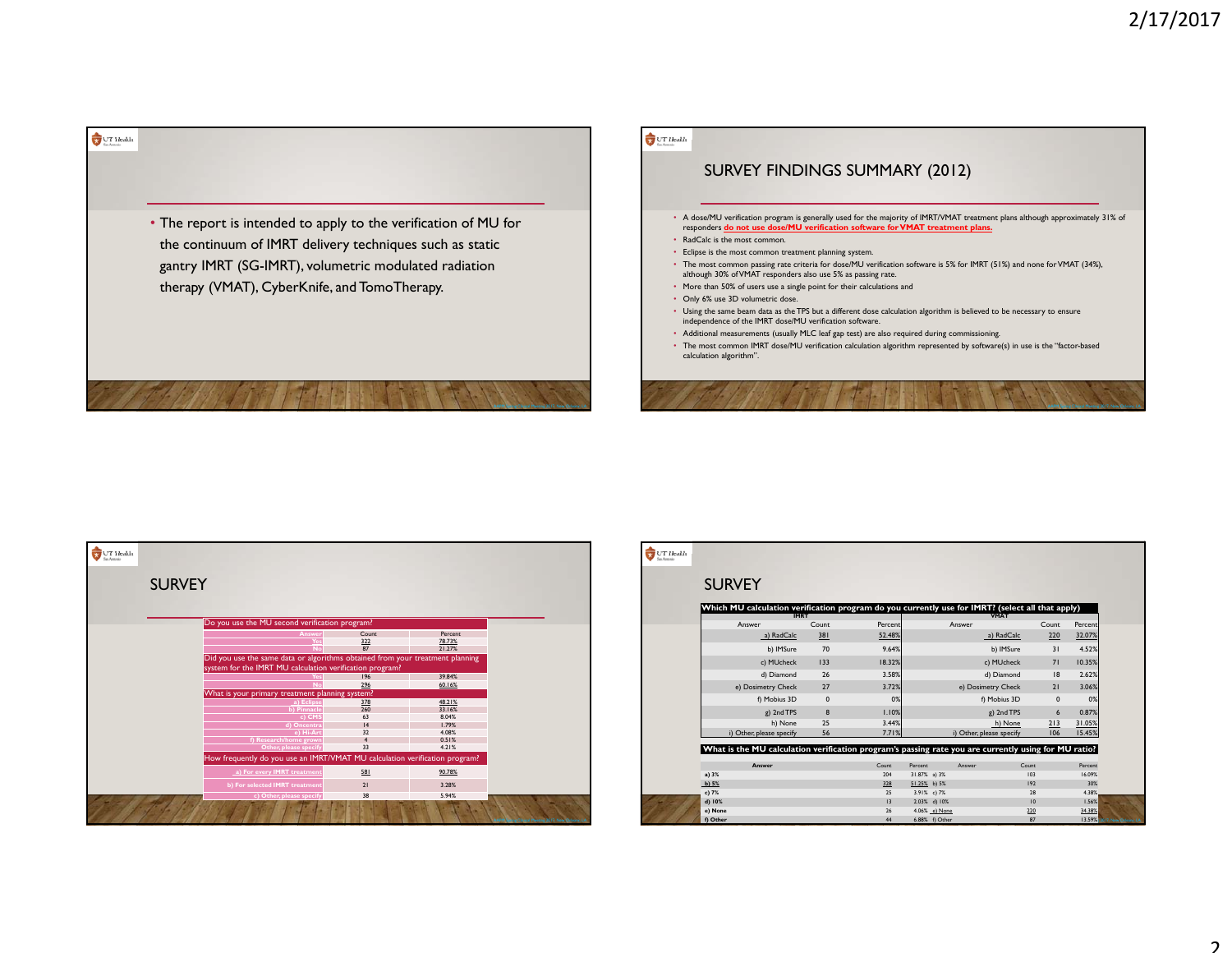

### $U$ T Health

## REVIEW OF THE PROBLEM

- This report is NOTmeant as a comprehensive summary of what needs to be done to ensure safe and accurate delivery of IMRT or VMAT.
- This report does NOT address periodic machine or MLC specific quality assurance procedures, commissioning of the whole IMRT/VMAT planning and delivery chain, or dosimetric means for patient specific IMRT/VMAT quality assurance.

### $UT$  Health

### PLANNING AND DOSE DELIVERY ERRORS

- IMRT planning and delivery is a more complex process
- End-to-end QA verification tests for the IMRT treatment planning system and IMRT delivery equipment, along with patient specific verification QA are required to ensure the accuracy of the radiation delivery to patients.
- Errors and/or uncertainties in the planning and delivery process can result in erroneous dose distributions delivered to the patient

### I2 IMRT ACCURACY

#### • Linac output variations,

- MLC leaf position accuracy,
- MLC leaf failure,
- Leaf-end design,
- field output variations for small static step-and-shoot field segments and/or narrow sliding-window shapes with low MUs,
- Leaf position and leaf gap reproducibility,
- Inter- and intra-leaf transmission,
- Leaf acceleration/de-acceleration speed,
- Tongue-and-groove effect, and
- MLC system sag with gantry rotation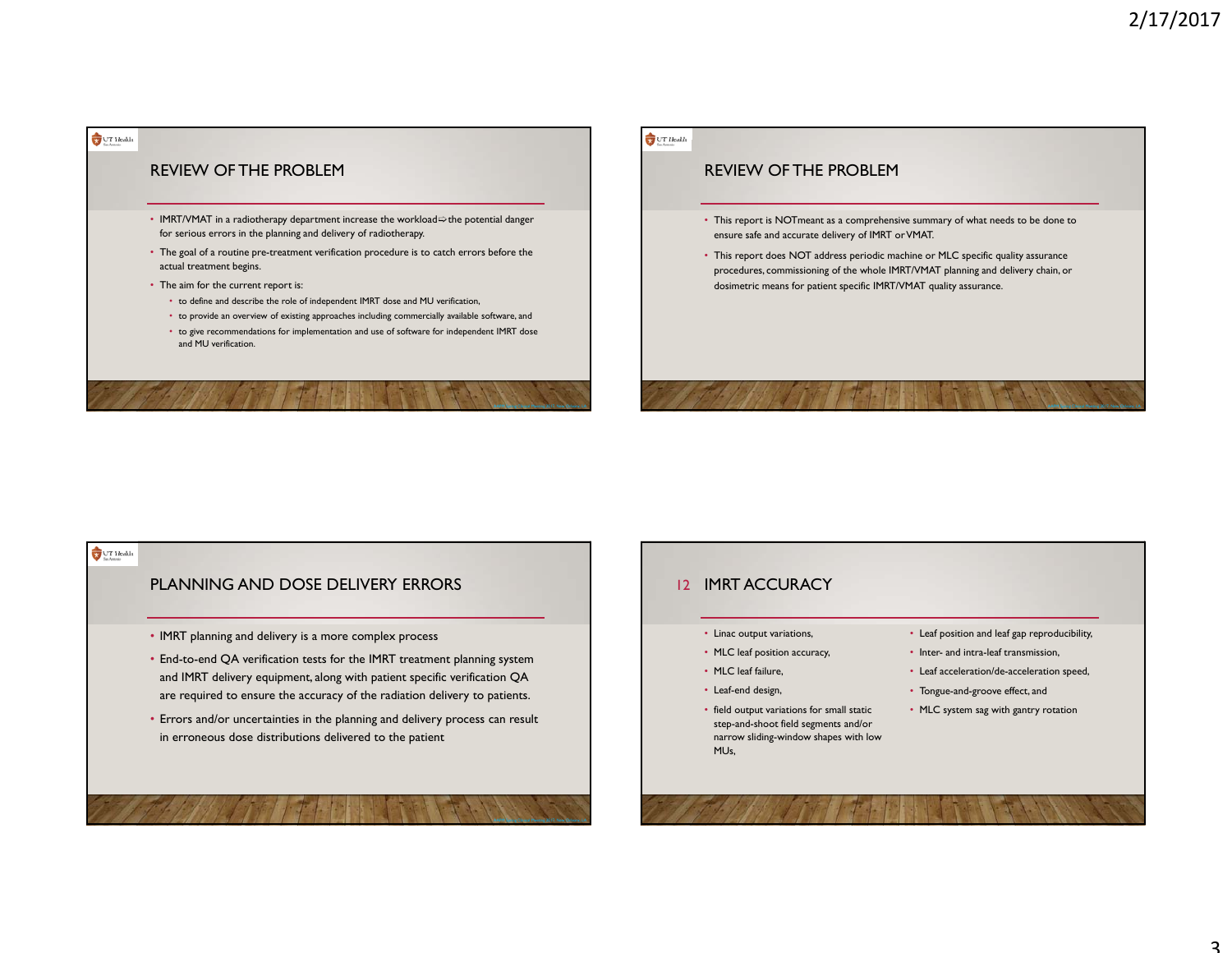| UT Health |                     |                                          |    |                                |                          |                                                           |                                     |
|-----------|---------------------|------------------------------------------|----|--------------------------------|--------------------------|-----------------------------------------------------------|-------------------------------------|
|           |                     |                                          |    |                                |                          | SOURCES OF ERRORS FOR THE SECOND MU                       |                                     |
|           |                     | <b>CALCULATION PROGRAM</b>               |    |                                |                          |                                                           |                                     |
|           |                     |                                          |    | <b>Probability of</b><br>error |                          |                                                           |                                     |
|           |                     | <b>Common sources of error</b>           |    |                                | (Algorithm "dimensions") |                                                           |                                     |
|           | <b>Data</b> related |                                          | ID | 2D                             | 3D                       | Comment                                                   |                                     |
|           |                     | Scp                                      |    | L                              | L                        | Errors are more likely for small fields                   |                                     |
|           |                     | <b>PDD</b>                               |    |                                |                          |                                                           |                                     |
|           |                     | <b>TMR</b>                               | M  | M                              | M                        | Usually calculated from PDD                               |                                     |
|           |                     | Fit                                      |    |                                | M                        | ID and 2D algorithms do not usually use a fit to the data |                                     |
|           | <b>User related</b> |                                          |    |                                |                          |                                                           |                                     |
|           |                     | Wrong plan                               | M  | M                              | L                        |                                                           |                                     |
|           |                     | Wrong points                             | M  | M                              | M                        |                                                           |                                     |
|           |                     | Wrong Rx                                 |    | L                              | L                        | High if manually input                                    |                                     |
|           |                     | Wrong images                             | M  | M                              | M                        |                                                           |                                     |
|           | <b>Plan related</b> |                                          |    |                                |                          |                                                           |                                     |
|           |                     | Low dose region                          | H  | M                              | M                        |                                                           |                                     |
|           |                     | High gradient region                     | н  | H                              | H                        |                                                           |                                     |
|           |                     | Small field                              | M  | M                              | M                        |                                                           |                                     |
|           |                     | Small MU                                 |    | L                              |                          |                                                           |                                     |
|           |                     | Dynamic beams                            | H  | M                              | M                        |                                                           |                                     |
|           |                     | Split fields (large angle<br>scattering) | M  | M                              | M                        |                                                           |                                     |
|           |                     | Lateral electron disequilibrium          | H  | M                              | M                        |                                                           | sical Meeting 2017, New Orleans, LA |





# $\bigcup_{\text{inform}}$  LT Health

## LIMITATIONS OF DOSE/MU VERIFICATION SW

- <sup>Τ</sup>ools for independent IMRT dose and MU calculation **CANNOT** replace measurements for commissioning IMRT equipment.
- Ιndependent MU calculation tools for IMRT require verification of the software and must be commissioned prior to their clinical use.
- It is recommended that independent patient specific measurements of the delivered fluence or of dose planes in phantom should be used to verify that the correct MLC and gantry-collimator parameters have been transferred to the treatment console.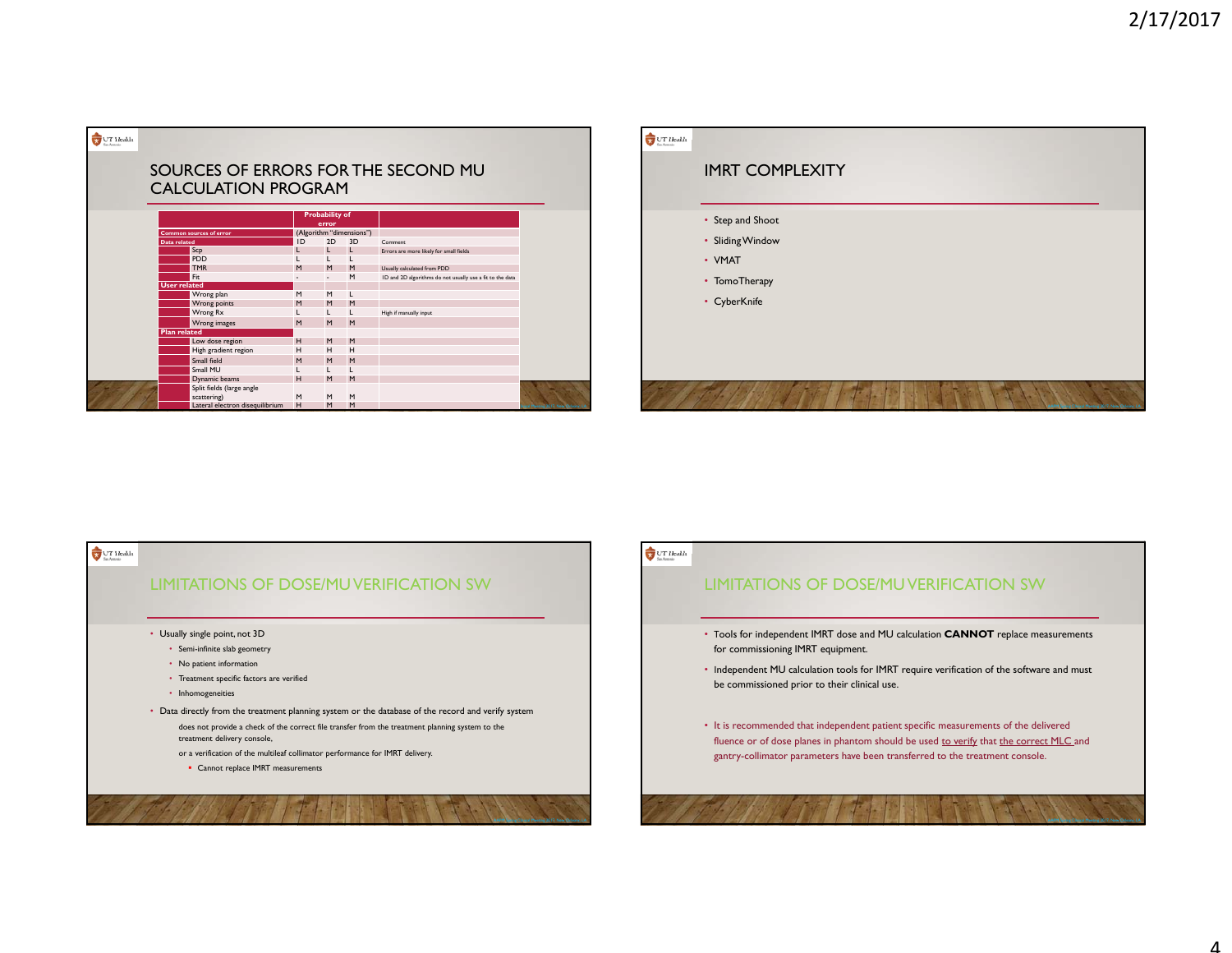### $UT$  Health

## HOW DOSE/MU VERIFICATION PROGRAMS COMPLEMENT MEASUREMENTS FOR IMRT QA

• <sup>Ε</sup>xperimental verification has become the preferred method for IMRT commissioning as well as for patient specific QA

- Workload considerations
- Verification measurements are usually not performed in patient geometry
- Advantage of an independent dose calculation method for IMRT include:
- far less time consuming than experimental methods for patient specific QA
- Calculational procedures do not require machine time.
- The goal of MU calculation in IMRT is to streamline QA procedures in such a way that the frequency of direct dose measurements is limited or optimized.
	- This can lead to an increase in the frequency of IMRT use in the clinic

### $UT$  Health

# HOW DOSE/MU VERIFICATION PROGRAMS COMPLEMENT MEASUREMENTS FOR IMRT QA

- Use linac log files for many quality assurance procedures in radiation oncology
- Measured fluences with an EPID or a transmission detector can be used as input data for independent dose calculation
- The clinical use of independent dose or monitor unit calculation system for IMRT can have educational aspects. Implementing such a system will require commissioning, testing, and definition of acceptance and tolerance levels for decision making, etc., which in turn requires understanding of the underlying dose calculation algorithm



### $UT$  Health

## HOW MEASUREMENTS COMPLEMENT DOSE/MU VERIFICATION PROGRAMS

#### • Assumption:

- IF (MU and dose verification by software agree),
- THEN (dose delivery is acceptable)
- But, sources of error not detected include:
- Leaf calibration
- Patient setup
- Organ motion
- Beam calibration • Limitations of dose calculation in TPS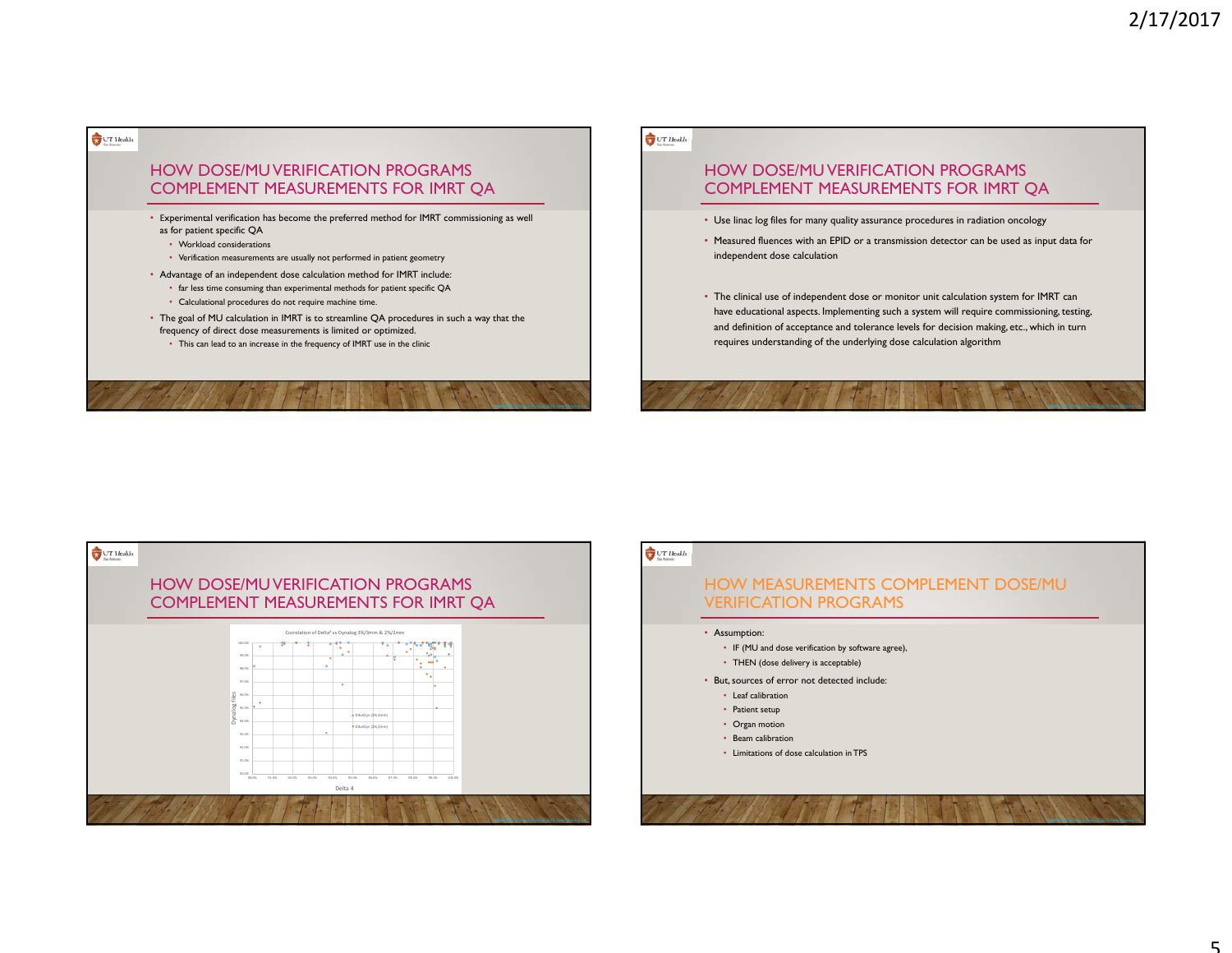|                       | <b>VERIFICATION</b>                    | <b>ALGORITHMS FOR MU CALCULATION</b>                                                                                                                   |               |                         |                            |
|-----------------------|----------------------------------------|--------------------------------------------------------------------------------------------------------------------------------------------------------|---------------|-------------------------|----------------------------|
|                       |                                        | Table 3a: 2D algorithms and evaluation methods available in various second dose/MU calculation<br>system and the specifics of various algorithm types. |               |                         |                            |
| Alg. Types            | <b>Hetero. Corr.</b><br><b>Methods</b> | <b>Head Scatter</b><br><b>Models</b>                                                                                                                   | Pat. Geom.    | # Calc.<br>points       | Eval.<br><b>Method</b>     |
| <b>I.Factor based</b> | A. RTAR                                | A. HS central axis meas.                                                                                                                               |               | A. one point            | A. % err.                  |
| 2. Model based        | B. Batho power                         | B. HS off-axis meas                                                                                                                                    |               | <b>B. 2 - 10 points</b> | B. Gamma Index<br>(or DTA) |
| 3. Monte Carlo (MC)   | C. ETAR                                | C. model: flattening filter                                                                                                                            | 2D contour/CT | C. planar dose          | C. DVH                     |
| <b>Deterministic</b>  | D. FFF                                 | D. model: ff+cs+ps                                                                                                                                     |               |                         |                            |
| (GBBS)                |                                        |                                                                                                                                                        |               |                         |                            |

|                                      | <b>VERIFICATION</b>      | ALGORITHMS FOR MU CALCULATION                                                                                                                     |               |                             |                            |
|--------------------------------------|--------------------------|---------------------------------------------------------------------------------------------------------------------------------------------------|---------------|-----------------------------|----------------------------|
|                                      |                          | Table 3b: 3D algorithms and evaluation methods available in various second MU calculation<br>system and the specifics of various algorithm types. |               |                             |                            |
|                                      | Hetero. Corr.            | <b>Head Scatter</b>                                                                                                                               |               | # Calc.                     | Eval.                      |
| Alg. Types<br><b>I. Factor based</b> | <b>Methods</b><br>A. FFF | <b>Models</b><br>A. HS off-axis meas                                                                                                              | Pat. Geom.    | points<br>$B.2 - 10$ points | <b>Method</b><br>A. % err. |
| 2. Model based                       |                          | B. Collapsed cone B. model: flattening filter                                                                                                     |               | C. planar dose              | B. Gamma Index (or<br>DTA) |
| 3. Monte Carlo<br>(MC)               | C. material Z            | C. model: ff+cs+ps                                                                                                                                | 3D contour/CT | D 3D dose<br>cloud          | C. DVH                     |
| 4. Deterministic                     | D. Secondary             |                                                                                                                                                   |               |                             |                            |
| (GBBS)                               | electron<br>transport    | D. model: source obscuring                                                                                                                        |               |                             |                            |
|                                      |                          | E. model: monitor<br>backscattering                                                                                                               |               |                             |                            |

 $\bigcup_{\text{infinite}}$  UT Health

## HETEROGENEITY CORRECTIONS

Table 4: Relationship between accuracy and calculation algorithms of the second MU calculation program, see section 3.4 for details.

|                                |        | Typical error range (local % difference from measurement or MC)                        |          |     |                                                    |
|--------------------------------|--------|----------------------------------------------------------------------------------------|----------|-----|----------------------------------------------------|
|                                |        | Center of lung tumor in or downstream of lung In bone At surface High Z (e.g., dental) |          |     |                                                    |
| <b>Factor-based</b>            | 4.9    | $3 - 10$                                                                               | $3 - 10$ | >40 | $20-40$                                            |
| <b>AAA</b>                     | 3.7    | $2 - 5$                                                                                | $2 - 3$  | 20  | $10 - 15$                                          |
| <b>Collapsed cone</b><br>C(S)  | 3.7    | $2 - 5$                                                                                | $1-2$    | 20  | $10 - 15$                                          |
| <b>Deterministic</b><br>(GBBS) | 1.5    | $1-2$                                                                                  | $\leq$   |     |                                                    |
| <b>MC</b>                      | $\leq$ |                                                                                        |          |     |                                                    |
|                                |        |                                                                                        |          |     |                                                    |
|                                |        |                                                                                        |          |     | AAPM Spring Clinical Meeting 2017, New Orleans, LA |

# $\begin{tabular}{|c|c|} \hline \quad \quad & UT \; Health \\ \hline \end{tabular}$

### ACCEPTANCE

• The physicist should consult the manufacturers of the respective software to obtain detailed instructions.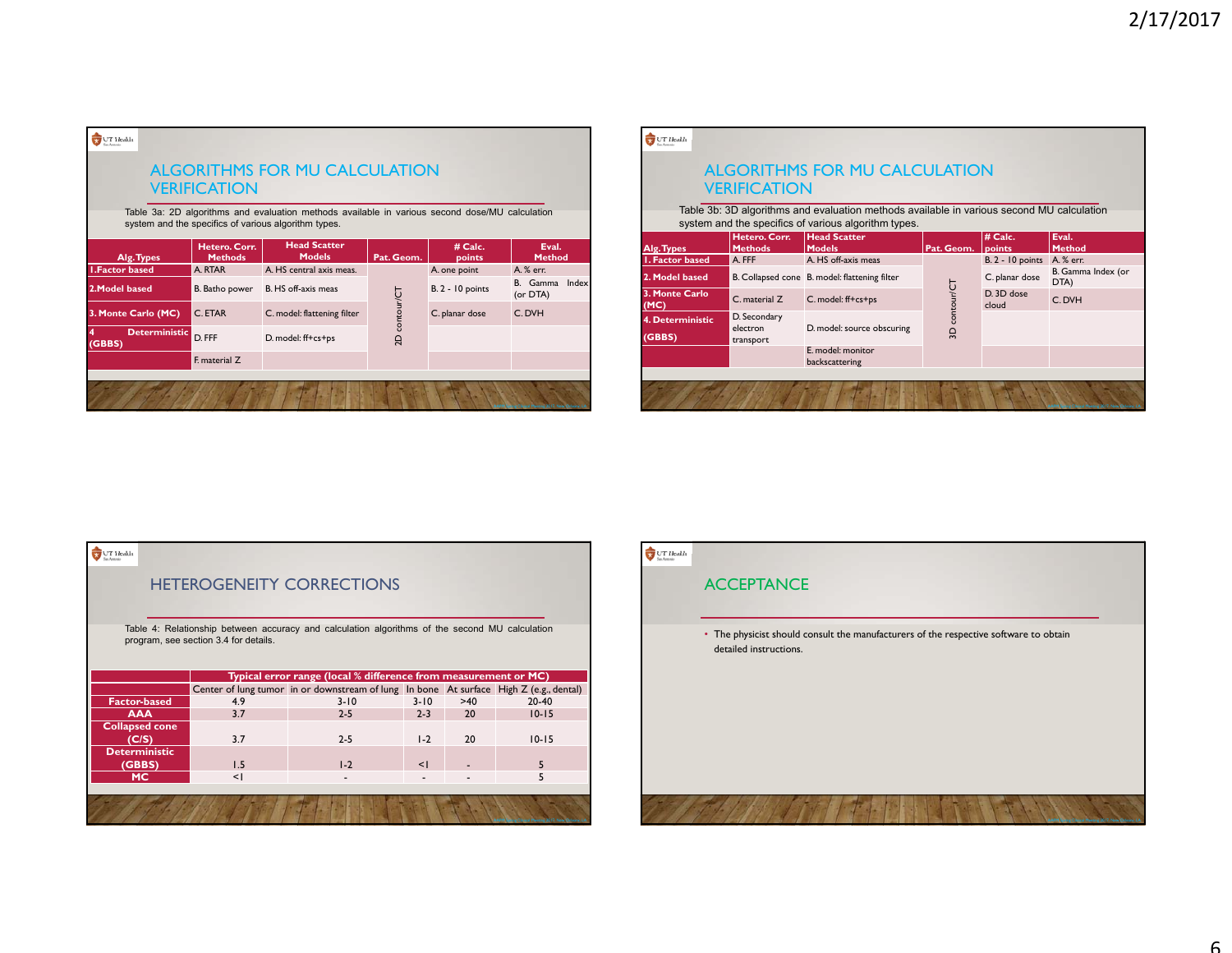# COMMISSIONING

 $\bigcup_{n\in\mathbb{N}}\text{UT}$  Health

- The commissioning requirements for dose/MU verification software will depend on the type of algorithm in use.
- Measurement errors in acquired beam data will propagate as systematic uncertainties in the QA procedure
- The measured data (e.g., *PDD* curves, *OAR* (i.e. *OCR*) curves, and output factors) that are used for the modeling process of the primary TPS will typically be the same data that is entered into secondary dose/MU verification software.

### $UT$ Health

# **COMMISSIONING**

- As with any system used in the clinical treatment of patients, the secondary dose/MU verification system requires commissioning and ongoing quality control monitoring to ensure the accuracy, safety, and efficacy of the system as recommended by AAPM TG 53 and AAPM MPPG 5A
- Full documentation of the commissioning tests and results should be kept in place at the institution and serve as the guidelines for the ongoing QA program
- Non-dosimetric functions of the secondary dose/MU verification should also be commissioned.

| T Health<br><b>COMMISSIONING</b> |                                                                                     |
|----------------------------------|-------------------------------------------------------------------------------------|
| <b>Tasks</b>                     | <b>Test required</b>                                                                |
| Open beam                        | SSD setup, various Jaw size and depth                                               |
| <b>Homogenous phantom</b>        | SAD setup, various Jaw size and depth                                               |
|                                  | SAD setup, various Off axis point with representative jaw size and depth            |
| <b>Static field</b>              | Blocked field (Block/MLC)                                                           |
| Homogenous phantom               | Compensator field                                                                   |
|                                  | Wedge field (CAX and Off axis)                                                      |
|                                  | Field edge                                                                          |
|                                  | Skin Flash                                                                          |
|                                  | Surface slope                                                                       |
| <b>Dynamic field</b>             | Dynamic wedge (CAX and Off axis)                                                    |
| <b>Homogenous phantom</b>        | Step and shoot                                                                      |
|                                  | Sliding window                                                                      |
|                                  | <b>VMAT</b>                                                                         |
| <b>Heterogeneous Phantom</b>     | Different density tissue internal (lung/bone, etc)                                  |
|                                  | Different density tissues interface                                                 |
|                                  | Different density field edge                                                        |
| Real patient plan                | Statistic evaluation between real patient plans and MU calculation program results. |
| <b>Criteria</b>                  | Percentage, Gamma index or DVH(based on plan type, site, etc.)                      |

# $\bigcup_{\text{on-form}}$  LT Health

# COMMISSIONING VALIDATION/BENCHMARKING

- Specific guidance for treatment planning system benchmark can be found in AAPM TG-53
- After commissioning of the secondary MU software per the recommendation of AAPM Task Group Report 114 and AAPM MPPG 5A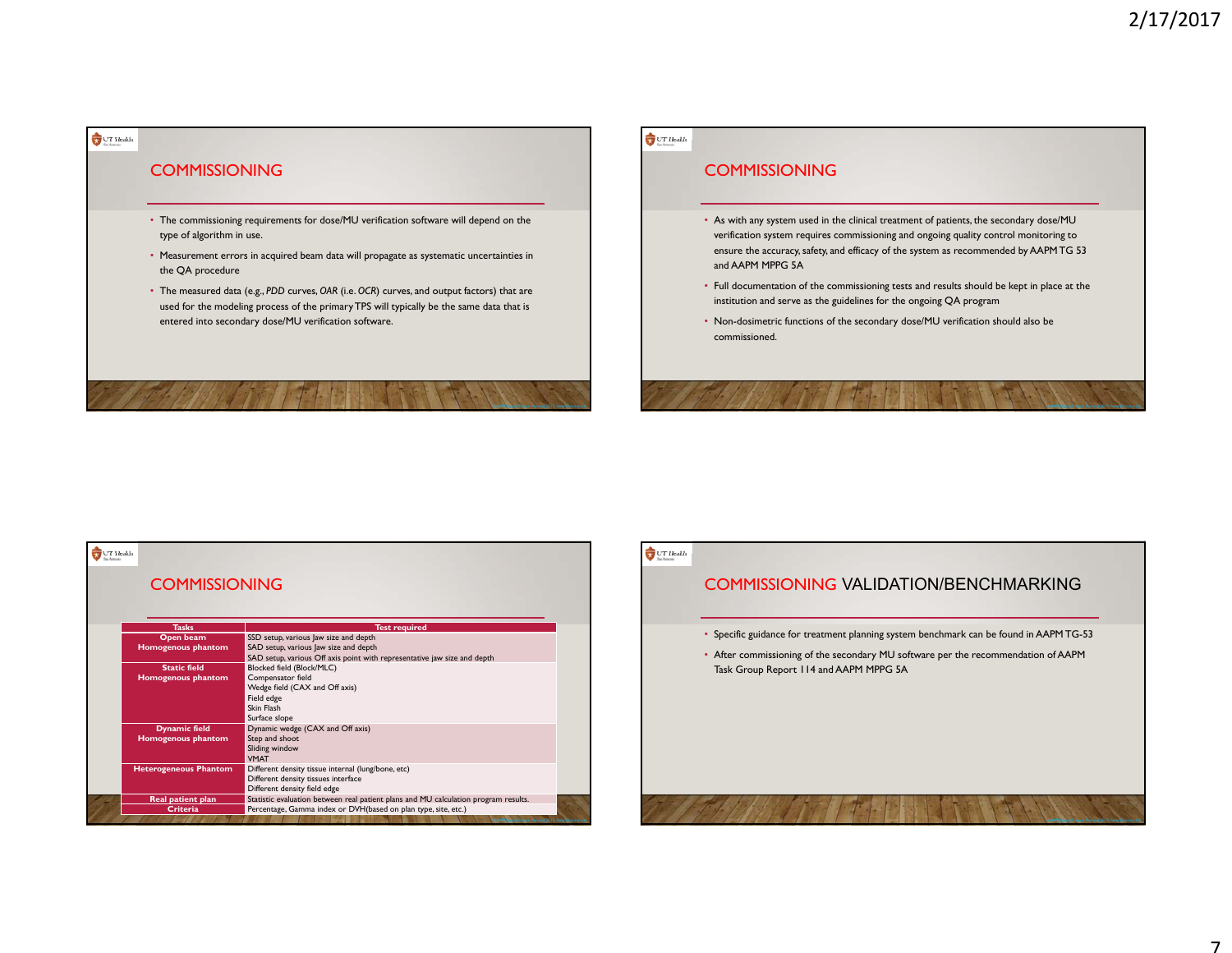| <b>Tasks</b>                 | Data required                                                                                                                                                                               |
|------------------------------|---------------------------------------------------------------------------------------------------------------------------------------------------------------------------------------------|
| <b>Linac physics Model</b>   | Energy, SAD, Dmax, size/angle range (Jaw, gantry, collimator,<br>couch)                                                                                                                     |
| <b>Linac Dosimetry Model</b> | PDD/TMR(open, wedge), Profile(open, wedge), Output Factor<br>(open Sc/Sp, wedge), transmission factors (law, block tray,<br>comp tray, couch, immobilization, etc), reference MU definition |
| <b>MLC physics Model</b>     | MLC type, leaf number, size, etc                                                                                                                                                            |
| <b>MLC Dosimetry Model</b>   | attenuation(inter and intra leave), dosimetric leaf gap, etc                                                                                                                                |

 $\triangle$  constant

### $UT$ Health

## "INDEPENDENCE" OF THE VERIFICATION **SOFTWARE**

- For an independent dose calculation of individual IMRT beams or a composite IMRT treatment plan, in principle, a completely independent commercial or in-house developed software solution is desirable
- to avoid introducing systematic errors in both systems, it is highly recommended to use two different sets of experimentally determined beam data



## $\bigcup_{\text{on-form}}$  LT Health

## HOW MANY POINTS

- The number of points varies depending on the vendor, and or clinical practice
- If only one point checked, it is critical that the chosen point is in a low dose gradient region so that comparison is meaningful.
- Some commercial secondary dose/MU verification have implemented 2D calculations to one plane or 3D calculations to the entire volume and additionally provide gamma maps for dose evaluation.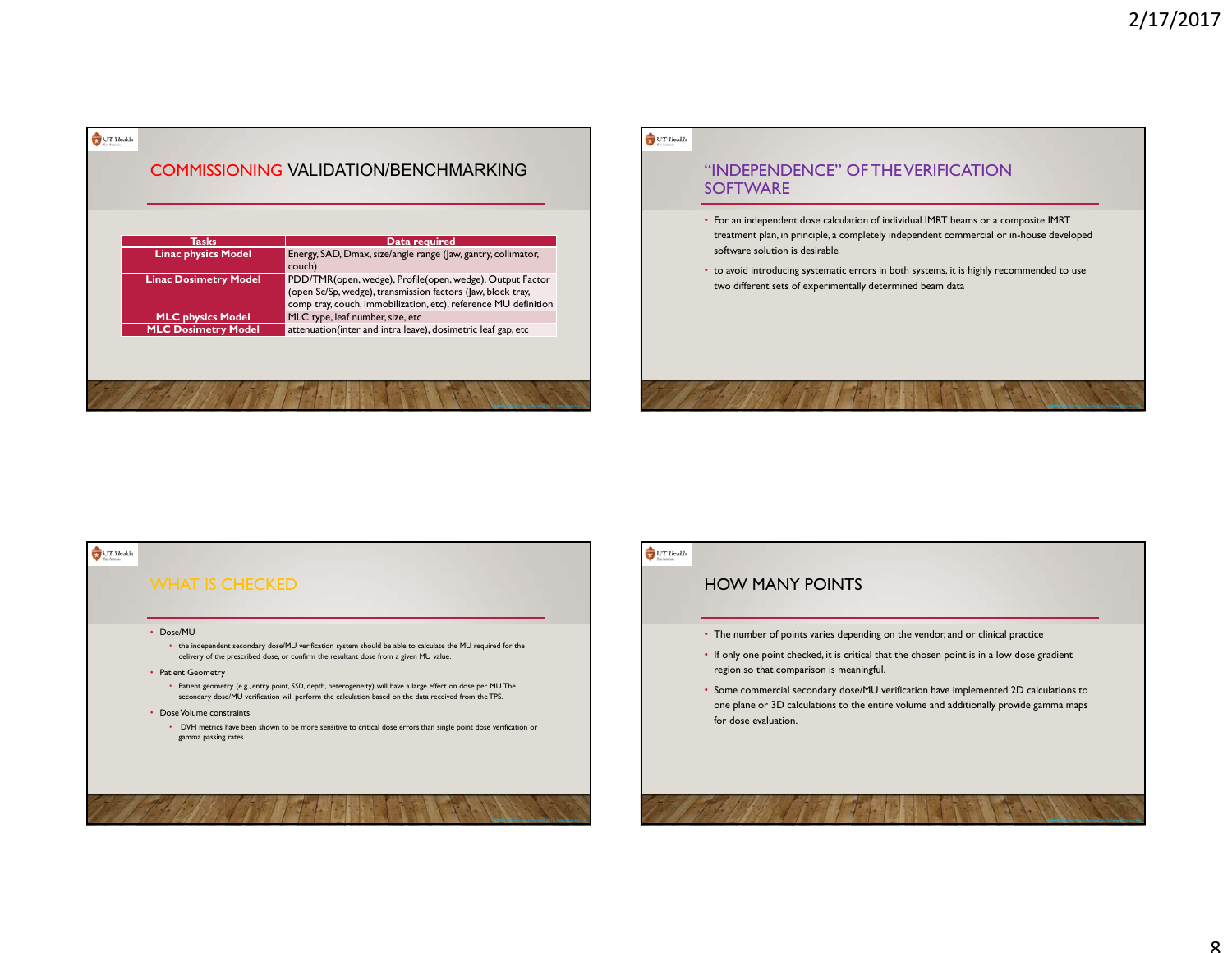



# $\bigcup_{\text{in} \text{ form}}$  LT Health ACTION LEVELS FOR UNACCEPTABLE DIFFERENCES Table 6: Action levels of the second MU calculation compared to TP calculations for various clinical situations for a single point. All percentage differences are defined as local relative difference. Note, the action level is larger than the tolerance level as described in AAPM TG218. For 2D or 3D action level, use specification as described in AAPM TG218**Homogeneous Heterogeneous** Single beam Composite plan Single beam Composite plan **High Dose/Low** 5% 3% 7% 5%**GradientLow Dose/Low**7% 5% 10% 7%**Gradient**

## $UT$  Health

# FOLLOW UP FOR CASES WITH POOR AGREEMENT

- In cases where there is poor agreement between the primary TPS and the secondary MU verification system, it is important to examine the case to understand the nature of the disagreement
- While this possibility should be examined, moving the point routinely for numerous patients or repeatedly for a given patient to ensure acceptability is not an appropriate solution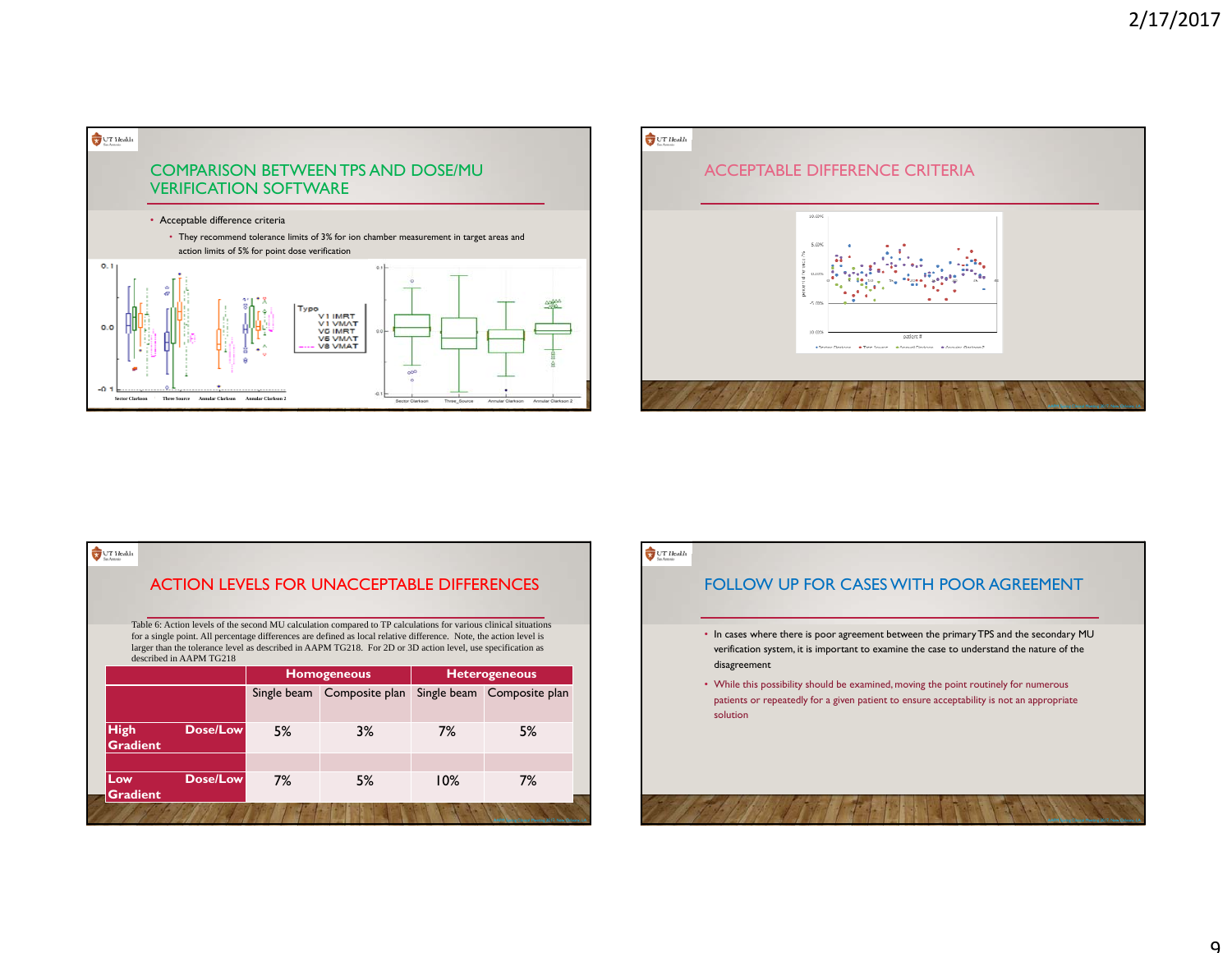

# $UT$  Health BENCHMARK CASES• Failure to achieve this level of agreement should be result in either 1. improved commissioning of the second calculation system such that appropriate agreement is achieved, or 2. identification of the limitations and establishment of alternate criteria for treatment plans of a similar nature.• is important to establish a baseline for the performance of the system to specific test cases • Benchmark plans used for periodic QA of the second MU system can reasonably be a trimmed version of the set used for commissioning, including only a few cases. • QA of the second dose/MU verification system is also warranted when the TPS is updated.

# $UT$  Health **RECOMMENDATIONS** • The goal of independent dose/MU calculation in IMRT is to streamline QA procedures in such a way that the frequency of direct dose measurements may be limited or optimized (Section 2.3). • Independent dose and MU calculation can be only part of a more comprehensive QA program for IMRT in a department because of the limitations of secondary dose/MU software. Such software currently cannot detect errors in dose calibration, MLC errors, collimator or gantry discrepancies or patient setup inaccuracies (Section 2.2 and 2.4).

## $UT$  Health

# **RECOMMENDATIONS**

- "Independence" for secondary dose/MU software follows the same definition as outlined in TG114, i.e. it can be comprised of independent algorithms and/or independent beam data. It is acceptable to use the same beam data used for the TPS commissioning provided the algorithm for dose calculation is different, but ideally both the algorithm and beam data will be independent (Section 5.1).
- Commissioning of the secondary dose/MU software should be performed based on the recommendations of AAPM report 53 and MPPG 5A(Section 4.2)